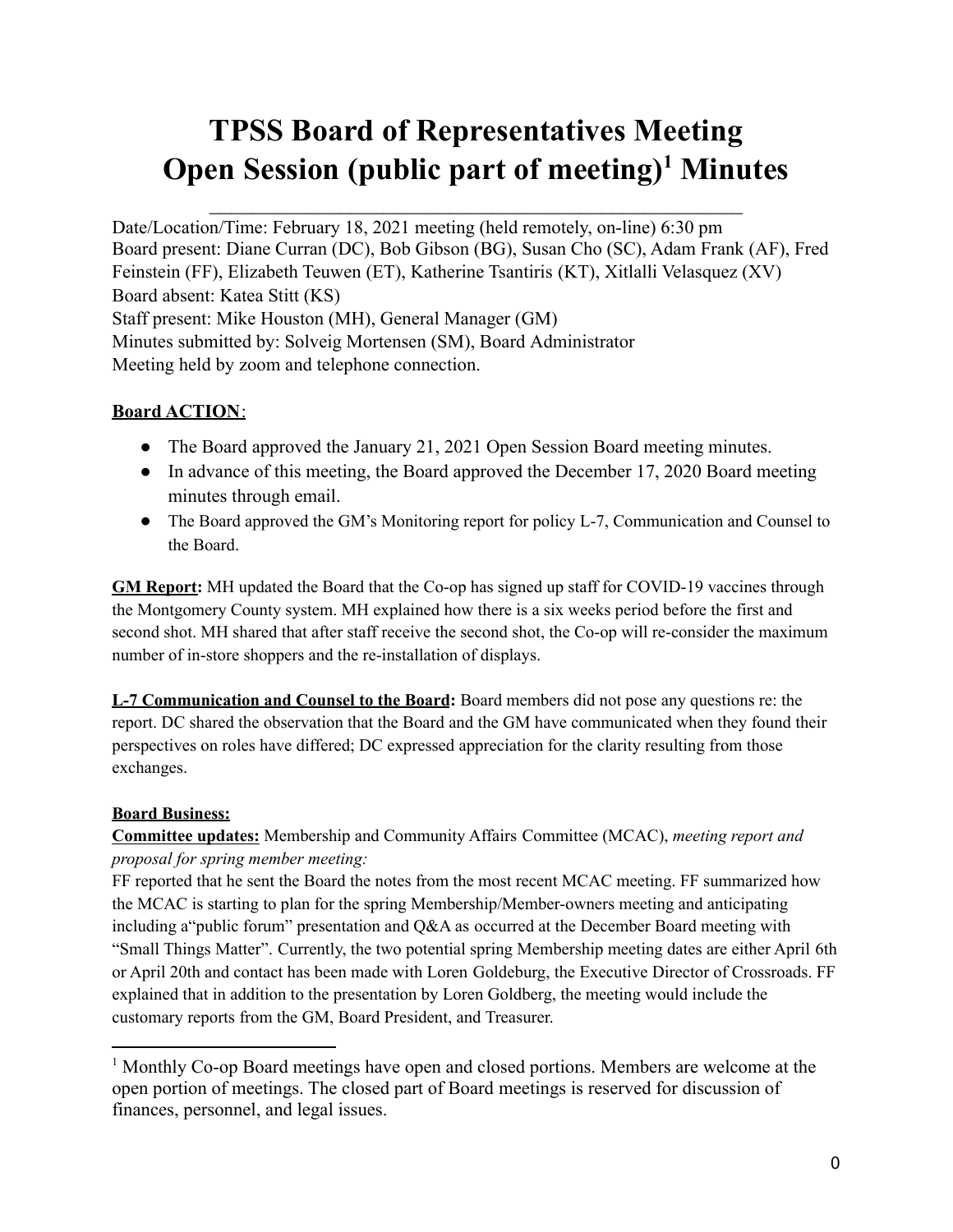FF also reported that the MCAC had a lengthy discussion about rewriting the portion of the policy register that solely entails Membership Committee policies (MC-1 to MC-7) and hope to have updates by the next Membership meeting.

KT noted how the Policy Committee questioned how, in addition to overall changes to the policy register, whether a dedicated section for Membership Committee policies should be in the register; there are not separate sections in the policy register for other Board Committees.

Membership Committee members and MH further discussed how the MCAC specific section of the policy register also includes directives for the GM, how there is a need to differentiate the aspects which regard Board outreach versus store outreach, and how they would like to keep significant, substantive information somewhere in the policies, but eliminate the burdensome pieces.

#### Policy Committee: *Possible general policy review*

SC recounted how during the Board retreat, the Board received the feedback that the Co-op's policies are quite detailed and overly prescriptive. SC explained that, per guidelines the Board already ensures that it/the Policy Committee goes through the policy register and completes a policy review every year. However, SC conveyed that at this juncture, the Co-op/Board may be better served by doing a larger, all-inclusive dive into the Co-op's policies. SC observed that having that full policy analysis would also be an opportunity to incorporate other, identified priorities, such as integrating diversity, equity, and inclusion understanding throughout all the policies. The Board also considered using a template for the policies to create a more efficient document.

#### Committee Chairs: *Confirm updates on charters and topical calendars*

FF confirmed that the Membership Committee had worked on and updated language in their Committee's topical calendar. Other Board Committees planned to work on their topical calendars and charters.

Retreat Reflections: DC recounted how in the most recent Board retreat, Board members discussed and prioritized their ideas for the Board's goals and visions for the new, 2021 year. DC invited Board members to further reflect upon and share their sense of the most significant points and objectives from the retreat.

Collectively, Board members identified the following Board retreat priorities:

- Hold a diversity, equity, and inclusion (DEI) training and implement that understanding into the long-term vision for the Co-op to create institutional transformation. Continue to revisit the subject to see if the Co-op/Board has integrated the training goals fully.
- Utilize the information from the Co-op member survey to gain all sorts of member feedback and pursue our inclusivity goal. Is the Co-op welcoming to a more diverse population? Carrying culturally relevant products? The Board should do the work to determine what the barriers are for people of color to come to the Co-op, rather than asking people of color to identify those barriers. Are there also barriers for other groups? For instance, how does having a fully on-line store affect people with disabilities?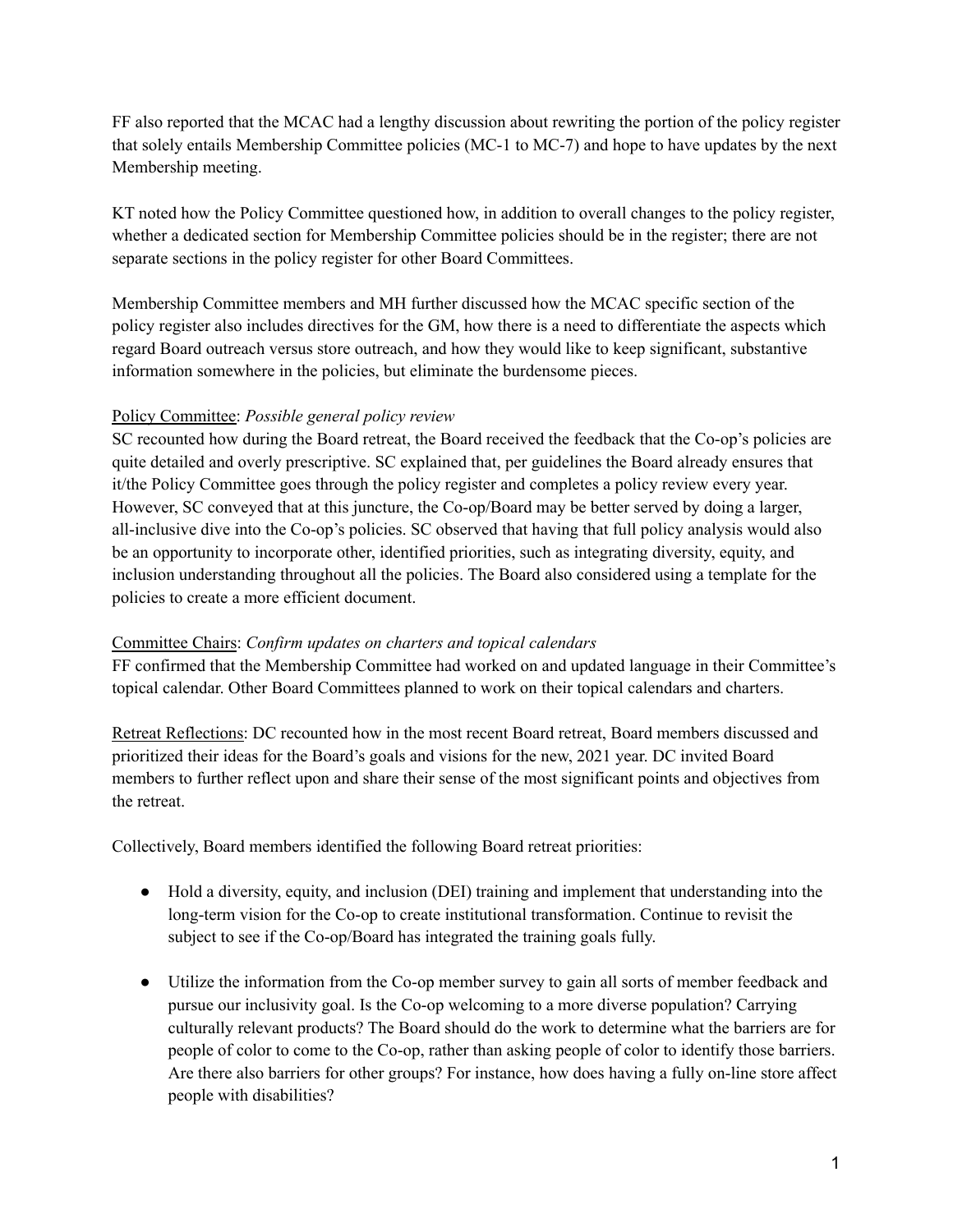- To create more usable policies, revisit the Board's policy register and make modifications or do an overhaul. Utilize a policy template and review how other co-ops have created their policies.
- Ensure that the Board/Co-op is doing the necessary contingency planning and framework development for potential issues related to the Junction.
- Given the opportunity to think past the pandemic, focus on the strategic planning process (to create a framework for all the concerns) and the five year plan. Potentially involve members in the strategic planning process. Do member engagement and then revisit the priorities to see if they are still on target.

Board members also gave overall feedback re: the retreat.

- The retreat as a stand-alone event, had value.
- The break-out sessions and work in small groups was productive; some noted they felt they were just beginning to discuss a topic, when the separate group time would end.
- Hearing the Columinate consultant's, Jade's story and getting to know her was informative and beneficial.
- Having the opportunity for some free conversation with one another was also enjoyable.
- The GM's thorough work truly frees the Board to look at the big picture for the Co-op.

DC explained how the Board's reflections on the retreat revealed the Board's priorities and recognized how they could be the underpinnings of a strategic plan. The Board identified a group of Board members to set the framework for a DEI training/program and then planned to follow that DEI work with a focus on revising the Co-op's policies. Members of the DEI planning group are BG, AF, XV, KT, and KS.

The Board also discussed a third objective of further setting the direction for the Co-op by including time at the Board meetings for education, visioning, or addressing issues affecting the Co-op. DC planned to be in contact with the Board with more detail about the third objective. The Board noted how once the Board establishes a working set of priorities it will also want to communicate this to the Membership.

Meeting adjourned at 7:44pm

#### Board Representatives' Committee Memberships:

Membership and Community Affairs Committee: (FF Chair) FF, DC, KT, ET, EdD\*(non Board member) \*Esteban de Dobrzysky Finance and Audit Committee: (AF Chair) AF, SC, BG, KT, CV (DC, ET as ex-officios) Personnel Committee: (DC Chair) DC, KS Policy Committee: (SC Chair) SC, AF, KT Nominations Committee: (BG Chair) BG, FF, CV Junction Committee:(FF Chair) FF, DC, BG, KS, ET Expansion Committee: (AF Chair) AF, SC